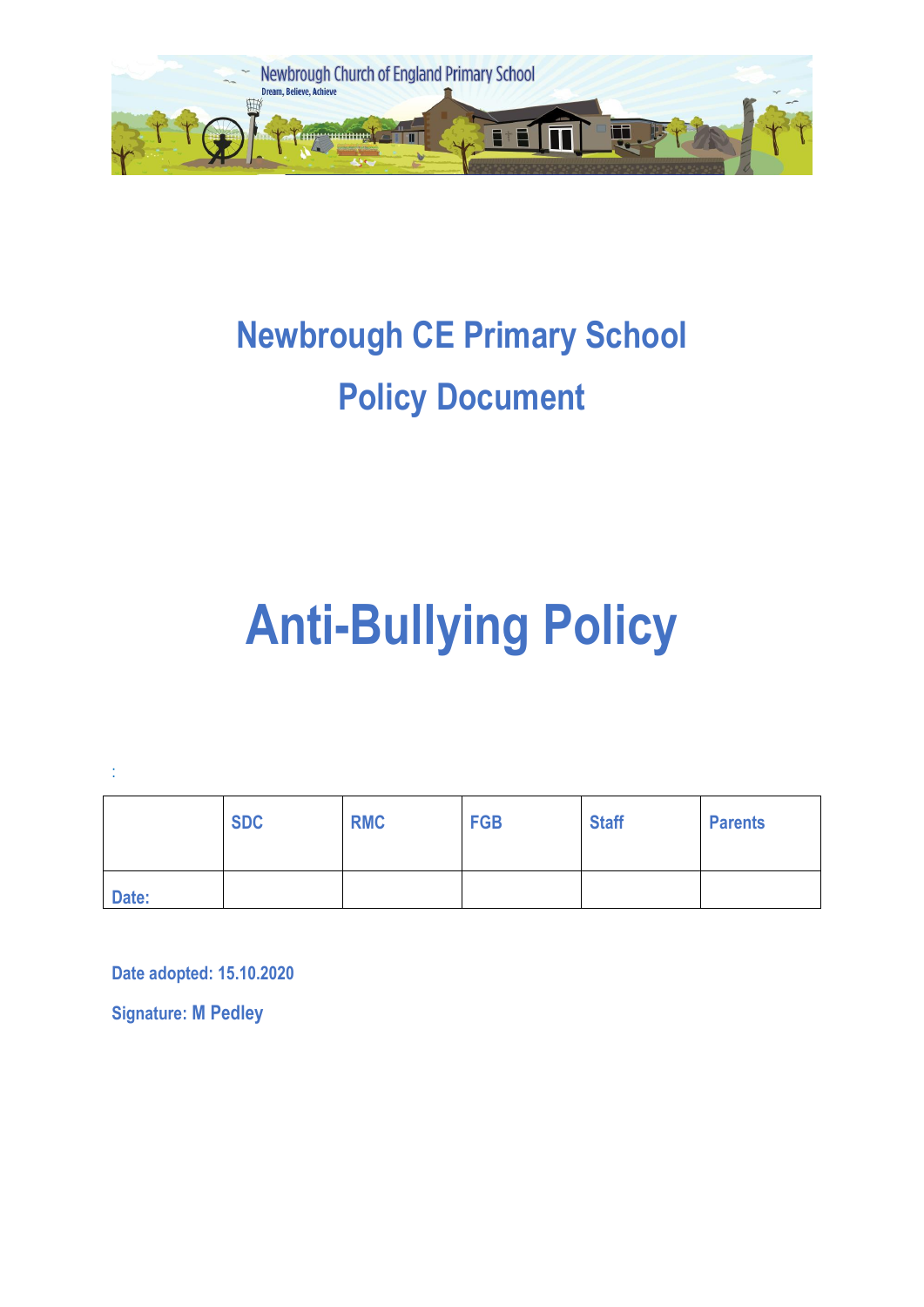

# **Newbrough CE Primary School Anti-Bullying Policy**

# **Introduction**

At Newbrough CE Primary School, we want to be an inspirational school that delivers excellence in learning by being creative, inclusive, grounded in Christian values and preparing children for life's challenges. Our values include love, respect and forgiveness; we want to foster hope and justice and to have integrity and honesty in all that we do.

In order to achieve our vision, it is essential that our pupils feel safe in school: we want them to understand the issues relating to all forms of bullying and we want them to be confident in asking for help if they need it.

We want parents/carers to feel confident that their children are safe and cared for in school and those incidents, if and when they do arise, are dealt with promptly and well.

We take our legal obligations, including those outlined in the Equalities Act 2010, very seriously. We are aware of our role within the local community in supporting parents/carers and in working with other agencies outside the school where appropriate.

# **Policy Development**

This policy was formulated in consultation with the whole school community with input from staff (via regular agenda items at staff meetings), governors (discussions at governors meetings), parents/carers (how?) , children and young people (through the school council, class discussions etc). The school council have also developed a pupil friendly version which is displayed around the school.

This policy is available:

- On the school's website
- From the school office
- Child friendly versions are on display
- As a shorter version for all parents/carers.

# **Roles and responsibilities**

**The Head teacher –** Has overall responsibility for the policy and its implementation and liaising with the governing body, parents/carers, LA and outside agencies and appointing an Anti-bullying coordinator who will have general responsibility for handling the implementation of this policy.

**The Anti–bullying Lead** in our school is: Jo Trotter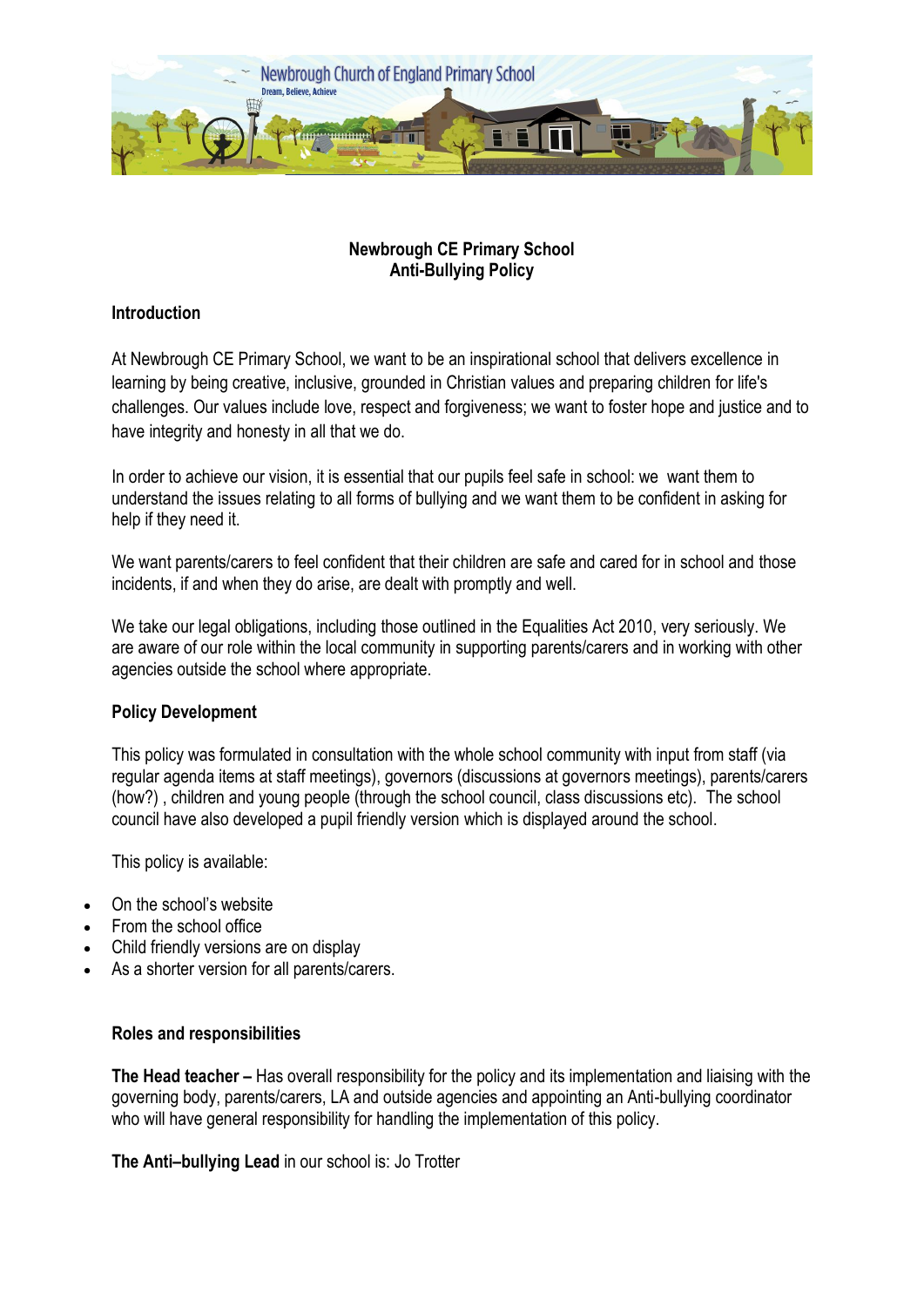

The responsibilities are:

- Policy development and review involving pupils, staff, governors, parents/carers and relevant local agencies
- Implementing the policy and monitoring and assessing its effectiveness in practice
- Ensuring evaluation takes place and that this informs policy review
- Managing bullying incidents
- Managing the reporting and recording of bullying incidents
- Assessing and coordinating training and support for staff and parents/carers where appropriate
- Coordinating strategies for preventing bullying behaviour

**The nominated Governor with the responsibility for Anti- bullying** (Behaviour) is: Jane Pybus

## **Definition of Bullying**

**The repetitive, intentional hurting of one person or group by another person or group, where the relationship involves an imbalance of power. Bullying can be physical, verbal or psychological. It can happen face-to-face or through cyberspace.**

**<http://www.anti-bullyingalliance.org.uk/about-us.aspx>**

**How does bullying differ from teasing/falling out between friends or other types of aggressive behaviour?** 

- There is a deliberate intention to hurt or humiliate.
- There is a power imbalance that makes it hard for the victim to defend themselves.
- It is usually persistent.

Occasionally an incident may be deemed to be bullying even if the behaviour has not been repeated or persistent – if it fulfils all other descriptions of bullying. This possibility should be considered, particularly in cases of hate- crime related bullying and cyberbullying. If the victim might be in danger, then intervention is urgently required.

#### **What does bullying look like?**

Bullying behaviour can be physical, verbal or emotional and includes:

- physical assault
- taking or damaging belongings
- name calling
- taunting
- mocking
- making offensive comments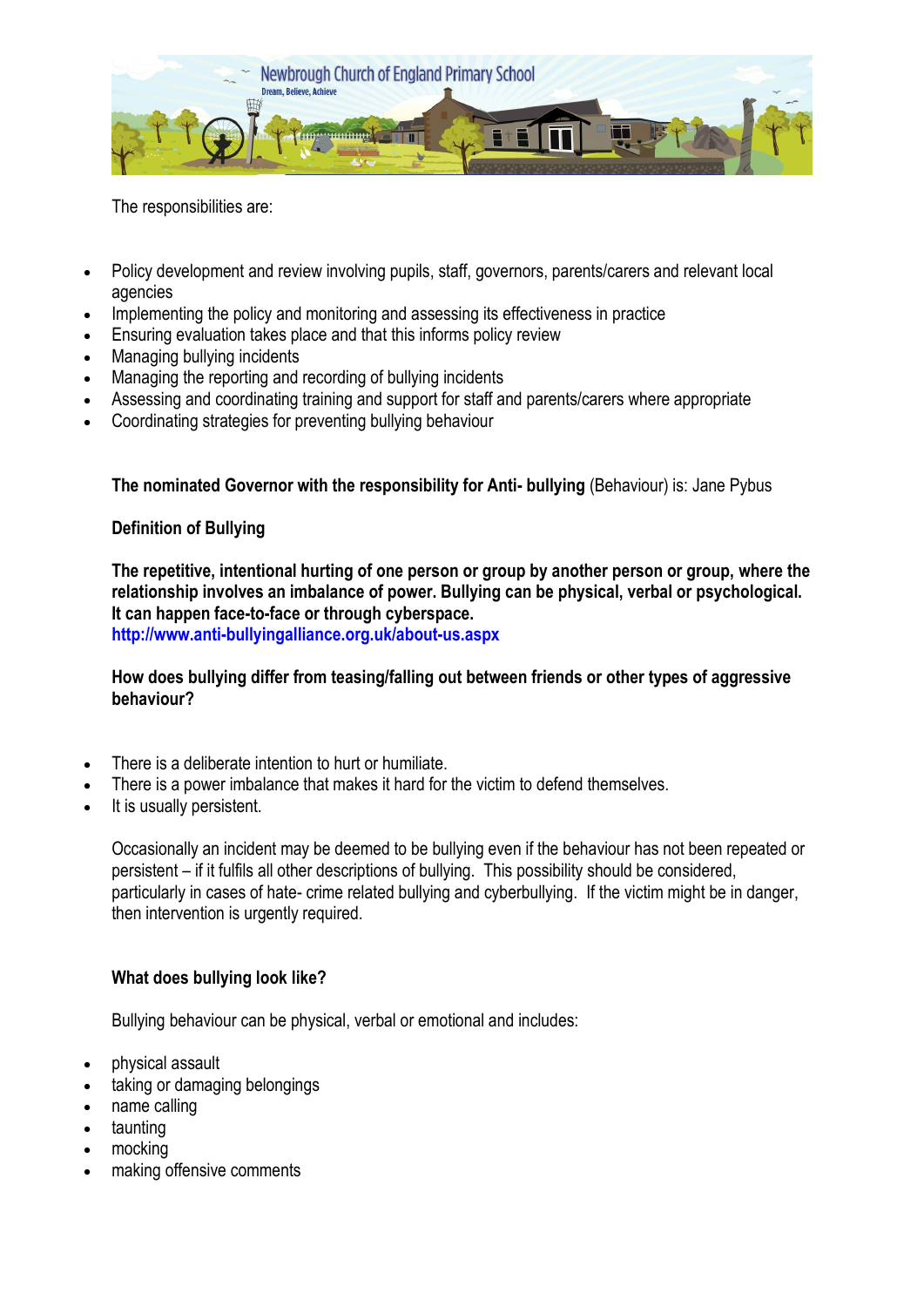

- cyber bullying inappropriate text messaging or e-mailing; sending offensive or degrading images, impersonating and hacking into accounts online using internet enabled devices
- producing offensive graffiti
- gossiping and spreading hurtful and untruthful rumours
- excluding people from groups.

Although bullying can occur between individuals it can often take place in the presence (virtually or physically) of others who become the 'bystanders' or 'accessories'.

# **Why might children and young people be targeted?**

Specific types of bullying include:

# **Prejudice Related Bullying**

Under the Equalities Act 2010 it is against the law to discriminate against anyone because of:

- age
- being or becoming a transsexual person
- being married or in a civil partnership
- being pregnant or having a child
- disability
- race including colour, nationality, ethnic or national origin including Gypsy Roma, Travellers
- religion, belief or lack of religion/belief
- sex / gender
- sexual orientation

These are called 'protected characteristics'.

As part of the requirement on schools to promote fundamental British values, schools must proactively challenge derogatory and discriminatory language and behaviour including that which is racist, homophobic, biphobic, transphobic and disabilist in nature. We will record these types of bullying, even that which represents a one-off incident, and report them to the local authority for monitoring purposes.

# **Other vulnerable groups include**

- bullying related to appearance or health
- bullying of young carers or looked after children or otherwise related to home circumstances

Although the above do not currently receive protection under the Equality Act 2010, bullying for these reasons is just as serious. There is no hierarchy of bullying – all forms should be taken equally seriously and dealt with appropriately.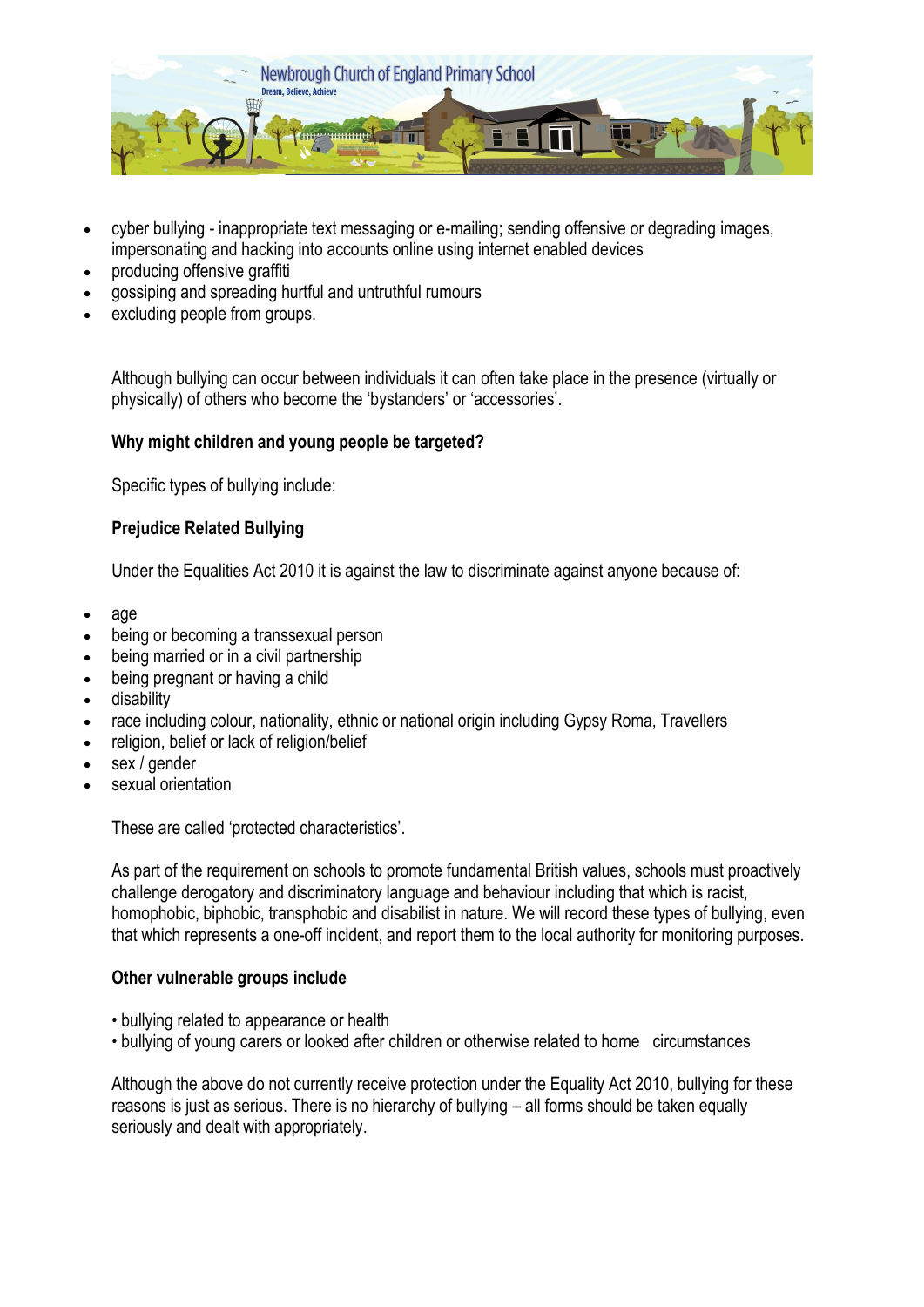

# **Prejudice Related Language**

Racist, homophobic, biphobic, transphobic and disabilist language includes terms of abuse used towards people because of their race/ethnicity/nationality; because they are lesbian, gay, bisexual, or transsexual, or are perceived to be, or have a parent/carer or sibling who is; because they have a learning or physical disability. Such language is generally used to refer to something or someone as inferior. This may also be used to taunt young people who are different in some way or their friends, family members or their parents/carers.

In the case of homophobic, biphobic and transphobic language particularly, dismissing it as banter is not helpful as even if these terms are not referring to a person's sexual orientation or gender identity they are using the terms to mean inferior, bad, broken or wrong. We will challenge the use of prejudice related language in our school even if it appears to be being used without any intent. Persistent use of prejudice related language and/or bullying will be dealt with as with any other form of bullying.

# **Where does bullying take place?**

Bullying is not confined to the school premises. It also persists outside school, on the journey to and from school and in the local community and may continue into Further Education.

The school acknowledges its responsibilities to support families if bullying occurs off the premises.

# **Cyberbullying**

The increasing use of digital technology and the internet has also provided new and particularly intrusive ways for bullies to reach their victims.

Cyberbullying can take many forms and bullying online can often start in school and then be progressed online or start online and influence behaviour in school.

Whilst most incidents of Cyberbullying occur outside school, we will offer support and guidance to parents/carers and their children who experience online bullying and will treat Cyberbullying with the same severity as any other forms of bullying.

Cyberbullying can include:-

- hacking into someone's accounts/sites
- Posting prejudice / hate messages
- Impersonating someone on line
- Public posting of images
- Exclusion
- Threats and manipulation
- **Stalking**

We will ensure that our children are taught safe ways to use the internet (see our e-safety policy) and encourage good online behaviour.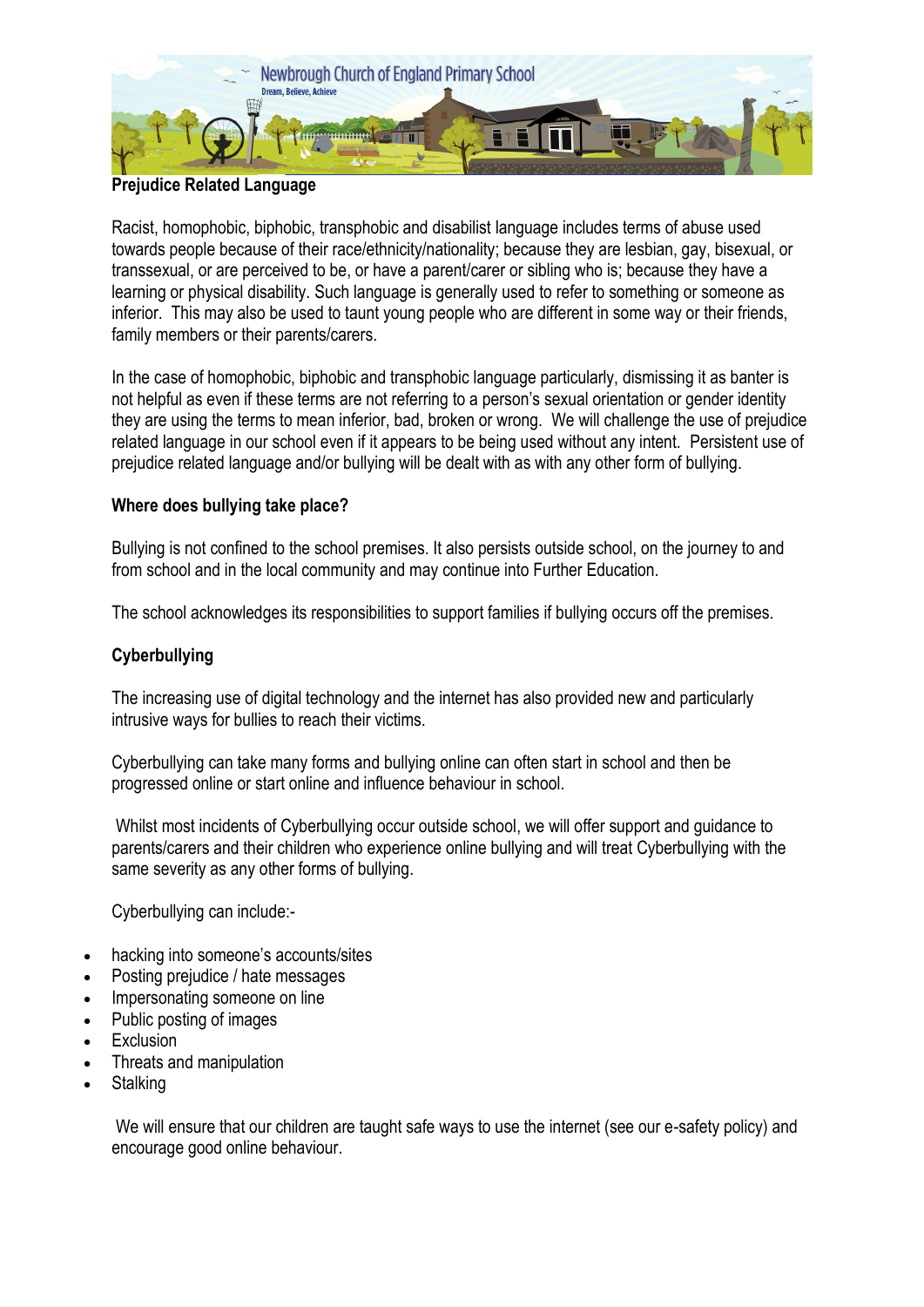

Bullying can take place between:

- young people
- young people and staff
- between staff
- individuals or groups

# **Reporting and responding to bullying**

Our school has clear and well publicised systems to report bullying for the whole school community (including staff, parents/carers, children and young people) this includes those who are the targets of bullying or have witnessed bullying behaviour (bystanders).

Parents, children and visitors to the school are encouraged to be alert to issues of bullying and report them to school staff immediately. When incidents are brought to the attention of staff they are asked to complete a record of the incident and pass it to the Anti-bullying lead. Parents are contacted accordingly.

# **Procedures**

All reported incidents will be taken seriously and investigated, involving all parties. The staff are aware of and follow the same procedures.

The following steps will be taken:

- All parties will be interviewed and a record of conversations will be made using the incident reporting form (appendix 1).
- The person who is being targeted will be reassured and given the opportunity to talk about what has happened.
- Clear actions will be agreed with them, with timescales, and frequent checks made to ensure that actions are followed through.
- Parents will be informed
- Appropriate sanctions will be implemented for the child/ children who are demonstrating the bullying behaviours in accordance with the school's Behaviour Policy. These are graded according to the seriousness of the incident but send out a message that bullying in unacceptable. Responses may also vary according to the type of bullying and may involve other agencies where appropriate
- Follow up conversations will take place, in particular keeping in touch with the person who reported the situation, parents/carers
- If necessary, where the person who is being targeted doesn't feel that progress is being made, or where the incidents are more serious, a detailed pupil support plan will be written with smart targets, short timescales and clear lines of responsibility.
- A clear complaints procedure is in place for parents/carers who are not satisfied with the school's actions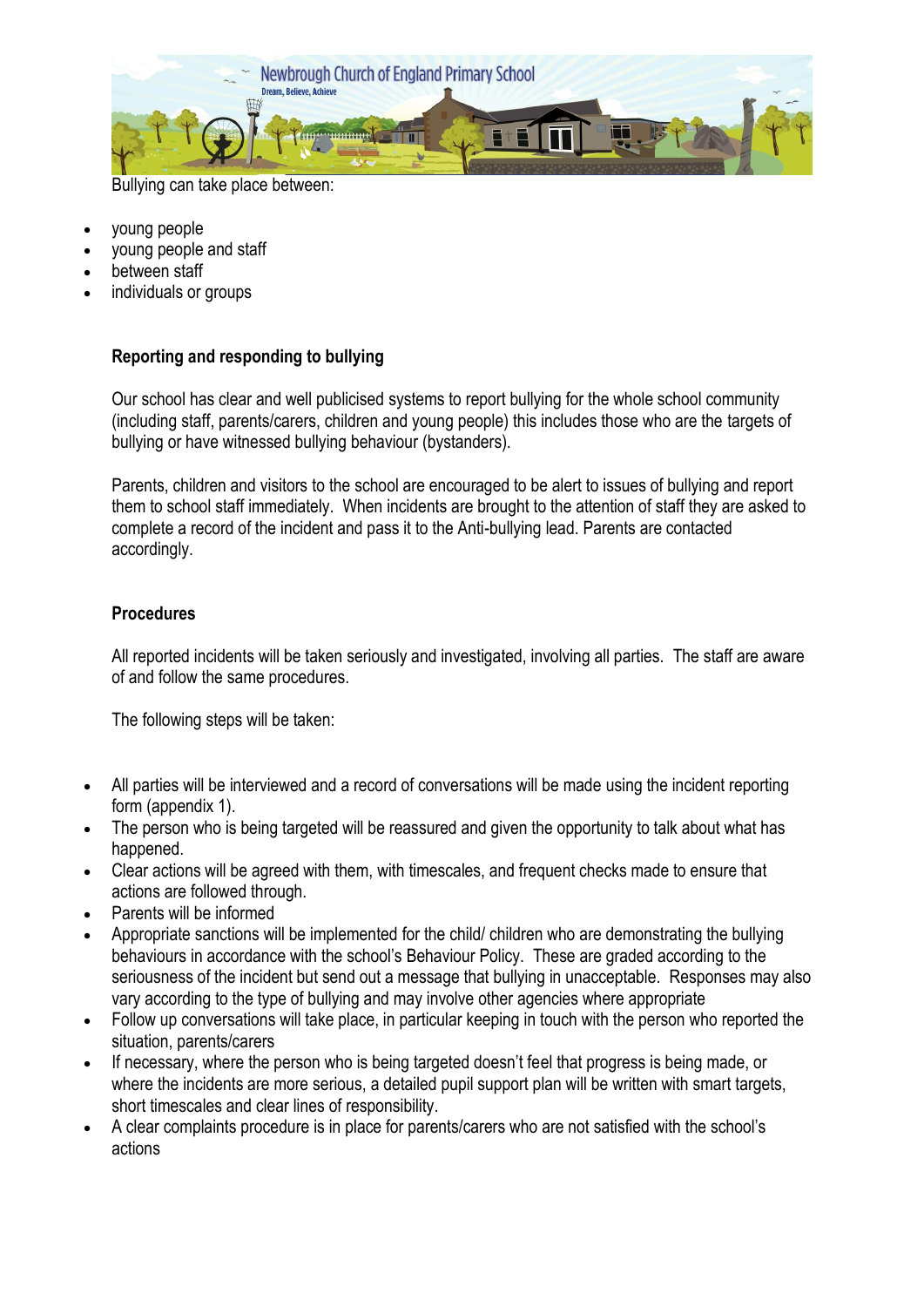

- A range of follow-up responses and support may be appropriate to the situation for all involved eg solution focused, restorative approach, circle of friends, individual work with person targeted, perpetrator and bystanders, referral to outside agencies if appropriate
- Liaising with the wider community will be undertaken if the bullying is taking place off the school premises i.e. in the case of cyberbullying or hate crime.

# **Recording bullying and evaluating the policy**

Bullying incidents will be recorded by the member of staff who deals with the incident and this will be stored by the Anti-bullying coordinator.

Prejudice related bullying/incidents are reported to the local authority annually.

Information stored in school will be used to ensure individual incidents are followed up. It will also be used to identify trends and inform preventative work in school and development of the policy. This information will be discussed by staff in regular staff meetings on a half-termly basis.

The information will be presented to the governors as part of the termly report.

The policy will be reviewed and updated every two years.

# **Strategies for preventing bullying**

As part of our on- going commitment to the safety and welfare of our pupils at Newbrough CE Primary School we have developed the following strategies to promote positive behaviour and discourage bullying behaviour:

Strategies used as part of the curriculum and across the whole school, eg.

- Each class develops class rules which are agreed by staff and pupils;
- Celebration of good behaviour in class and whole school assemblies
- involvement in anti-bullying lessons and workshops
- Anti-Bullying week annually in November
- Specific curriculum input on areas of concern such as cyber bullying and internet safety
- Student voice, school council
- Peer mentoring schemes and other student lead initiatives

Reactive programmes for vulnerable groups or groups involved in bullying, eg:

- Counselling and/or Mediation schemes
- Small group work

Specific initiatives for identified groups such as SEND/disabled students, children who have been targeted or who are displaying bullying behaviour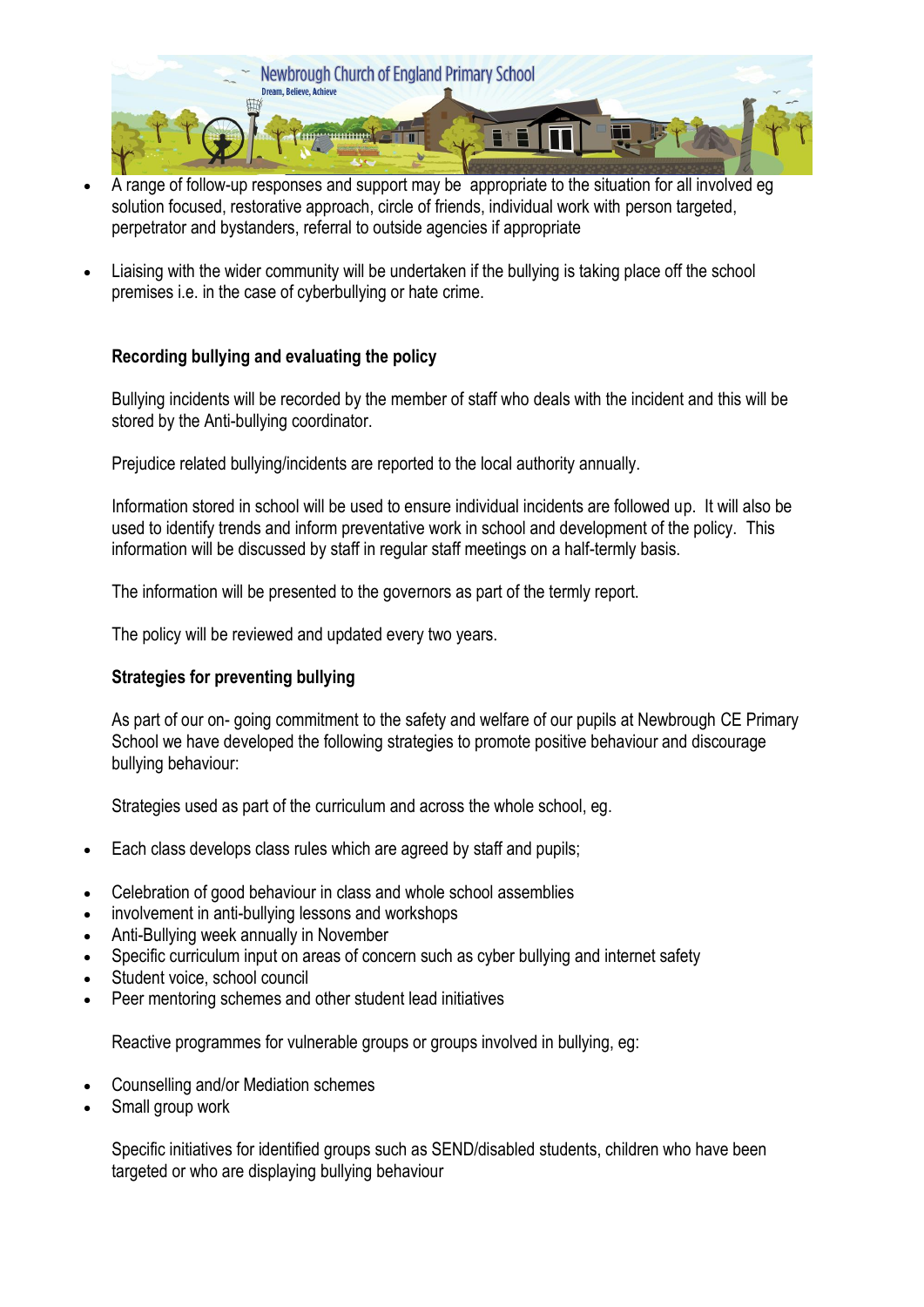

Support for all school staff

 Staff training and development for all staff including those involved in lunchtime and before and after school activities

# **Links with other policies and why**

| Policy                             | <b>Why</b>                                                                             |  |  |
|------------------------------------|----------------------------------------------------------------------------------------|--|--|
| Behaviour for learning Policy      | Rewards and sanctions, Codes of conduct                                                |  |  |
| Safeguarding Policy                | Child protection                                                                       |  |  |
| E-safety and Acceptable Use Policy | Cyber bullying and e-safety                                                            |  |  |
| Equalities statement               | Prejudice related crime(homophobia, race, religion and<br>culture and SEN/disability   |  |  |
| Complaints Policy                  | Guidelines to make a complaint if families are not happy<br>with the school's response |  |  |

# **Useful organisations**

## **Anti-bullying Alliance (ABA)** - [www.anti-bullying.org](http://www.anti-bullying.org/)

Brings together more than 65 organisations with the aim of reducing bullying and creating safer environments in which children and young people can live, grow, play and learn.

#### **[Mencap](http://www.mencap.org.uk/)** – [www.mencap.org](http://www.mencap.org/)

Mencap is a learning disability charity that provides information and support to children and adults with a learning disability, and to their families and carers.

#### **Stonewall – www.stonewall.org.uk**

## **The lesbian, gay, bisexual and transgender charity - Educational Action Challenging Homophobia (EACH)** – [www.eachaction.org.uk](http://www.eachaction.org.uk/)

Educational Action Challenging Homophobia (EACH) is a charity and training agency helping people and organisations affected by homophobia. The website gives guidance, contact details and a freephone helpline.

**[School's Out](http://www.schools-out.org.uk/)** – [www.schools-out.org.uk](http://www.schools-out.org.uk/)

# **[Childnet International](http://childnet-int.org/)** – [www.childnet-int.org](http://www.childnet-int.org/)

Childnet International - The UK's safer internet centre

# **NSPCC/ChildLine- [www.nspcc.org.uk,](http://www.nspcc.org.uk/) [www.childline.org.uk](http://www.childline.org.uk/)**

ChildLine is a private and confidential service for children and young people up to the age of 19. NSPCC run several campaigns to support young people around bullying and internet safety

# **Show Racism the Red Card – [www.theredcard.org.uk](http://www.theredcard.org.uk/)**

Bullying UK **<https://www.bullying.co.uk/>**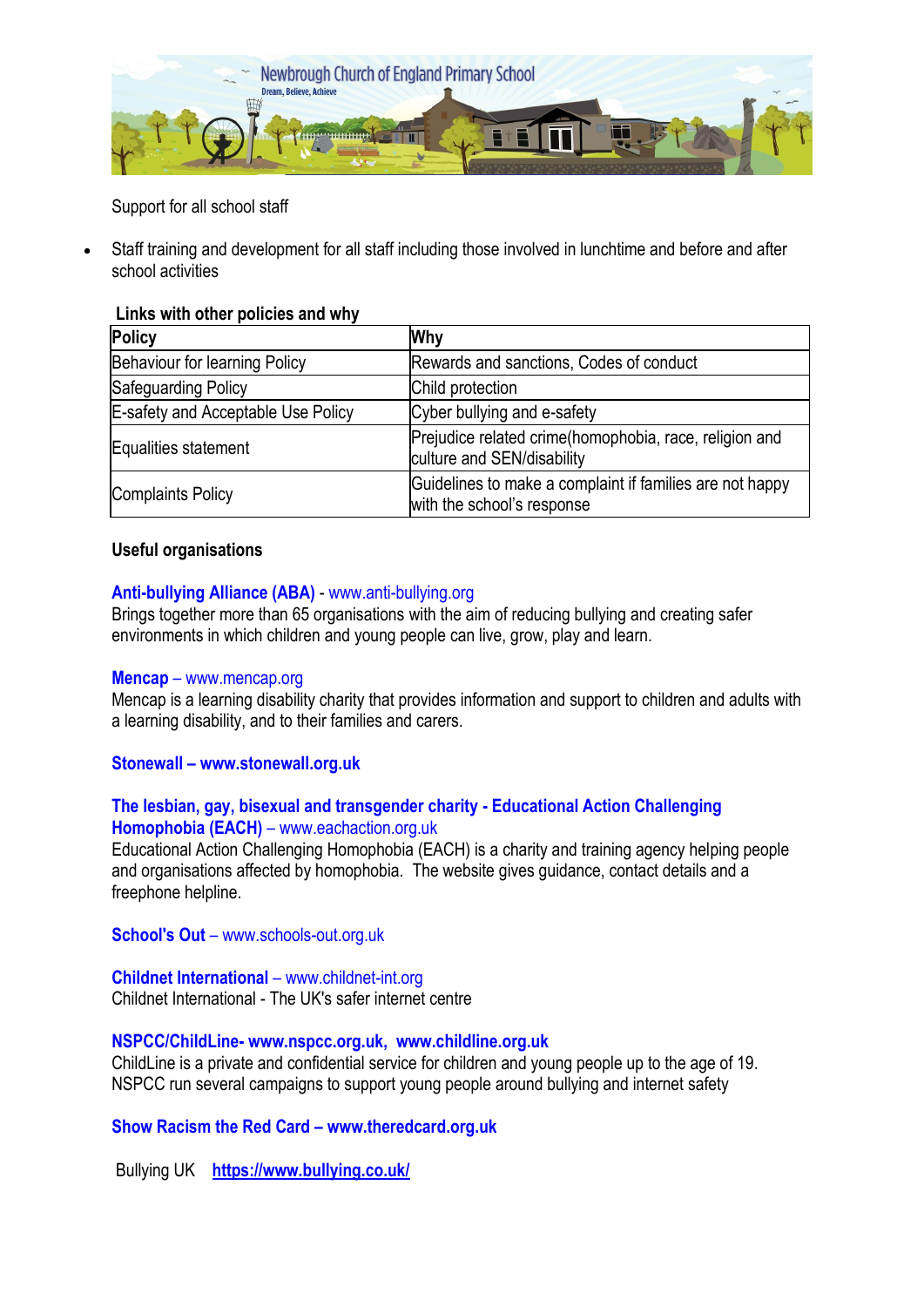

## **Appendix 1: Incident reporting form**

Incident Reporting form for Anti-bullying log

| Date form completed:                                                | Record made by: |  |  |  |  |
|---------------------------------------------------------------------|-----------------|--|--|--|--|
| Person being targeted:                                              |                 |  |  |  |  |
| Person reporting the incident:                                      |                 |  |  |  |  |
| When and where did the incident take place? (Include date and time) |                 |  |  |  |  |
|                                                                     |                 |  |  |  |  |
| Who else was involved?                                              |                 |  |  |  |  |
| What happened?                                                      |                 |  |  |  |  |
| Impact of the incident (How bad did it make the person feel?)       |                 |  |  |  |  |
| 1 2 3 4 5                                                           |                 |  |  |  |  |
| What actions will be taken?                                         |                 |  |  |  |  |
| Who will do this?                                                   | When?           |  |  |  |  |
| Follow up:                                                          |                 |  |  |  |  |
| Any further action required?                                        |                 |  |  |  |  |